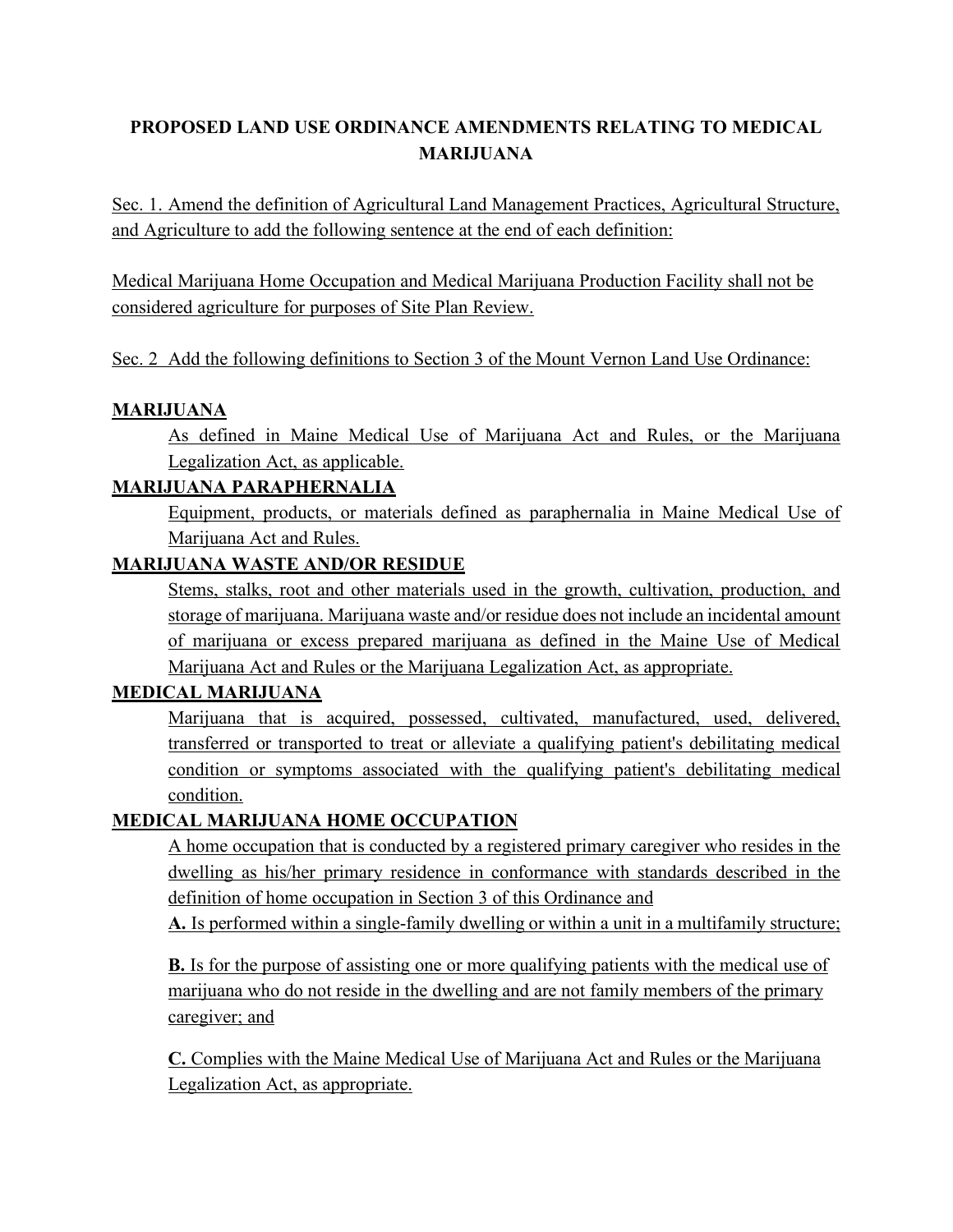# **MEDICAL MARIJUANA PRODUCTION FACILITY**

A facility which includes a permanent structure equal to or greater than 100 square feet used for cultivation, processing, storage, and/or distribution of medical marijuana at a location which is not the medical marijuana registered primary caregiver's primary residence in conformance with standards described in Section 6 of this Ordinance and the Maine Medical Use of Marijuana Act and Rules. This shall be considered a commercial use, subject to the requirements of Site Plan Review.

Sec. 3. Amend Section 6(B) of the Land Use Ordinance (Site Plan Review) by amending Section  $6(B)(1)$  as follows:

1. This section does not apply to detached single and two family dwelling units, agricultural land management practices, as defined, or home occupations, as defined, except that this section does apply to Medical Marijuana Home Occupation and Medical Marijuana Production Facility.

Sec. 4. Amend Section 6(B) of the Land Use Ordinance (Site Plan Review) by adding Section 6(B)(37), Medical Marijuana as follows:

37. MEDICAL MARIJUANA. In addition to all other submission requirements and performance standards, Medical Marijuana Home Occupation and Medical Marijuana Production Facilities must provide:

- a. certification, by a mechanical engineer or other qualified professional, registered in the State of Maine, of the adequacy of the ventilation system to prevent odors from being detected beyond the boundaries of the property or submission of an Odor Control Plan, satisfactory to the Planning Board that specifies the engineering and administrative controls the facility will use to prevent odors from being detected offsite. For an existing licensed operation, submission of a revised Odor Control Plan or verification that the Odor Control Plan which was submitted for the new operations, remains in place and is functioning effectively.
- b. Documentation of the registered caregiver(s) valid Maine State-issued medical marijuana primary caregiver registry identification card(s).
- c. Accurate vicinity map drawn to scale showing the location of any existing private or public school, child-care provider, playground and/or church within 500 feet of the proposed location.
- d. Location within the facility where a copy of the medical marijuana production facility's Operations Manual and Security Plan is stored.
- e. Any medical marijuana home occupation or medical marijuana production facility in lawful existence on the effective date of this article may remain in operation in its present location without applying for or obtaining site plan review approval hereunder provided the applicant submits to the Planning Board a certification, satisfactory to the Planning Board, by a mechanical engineer or other qualified professional registered in the State of Maine of the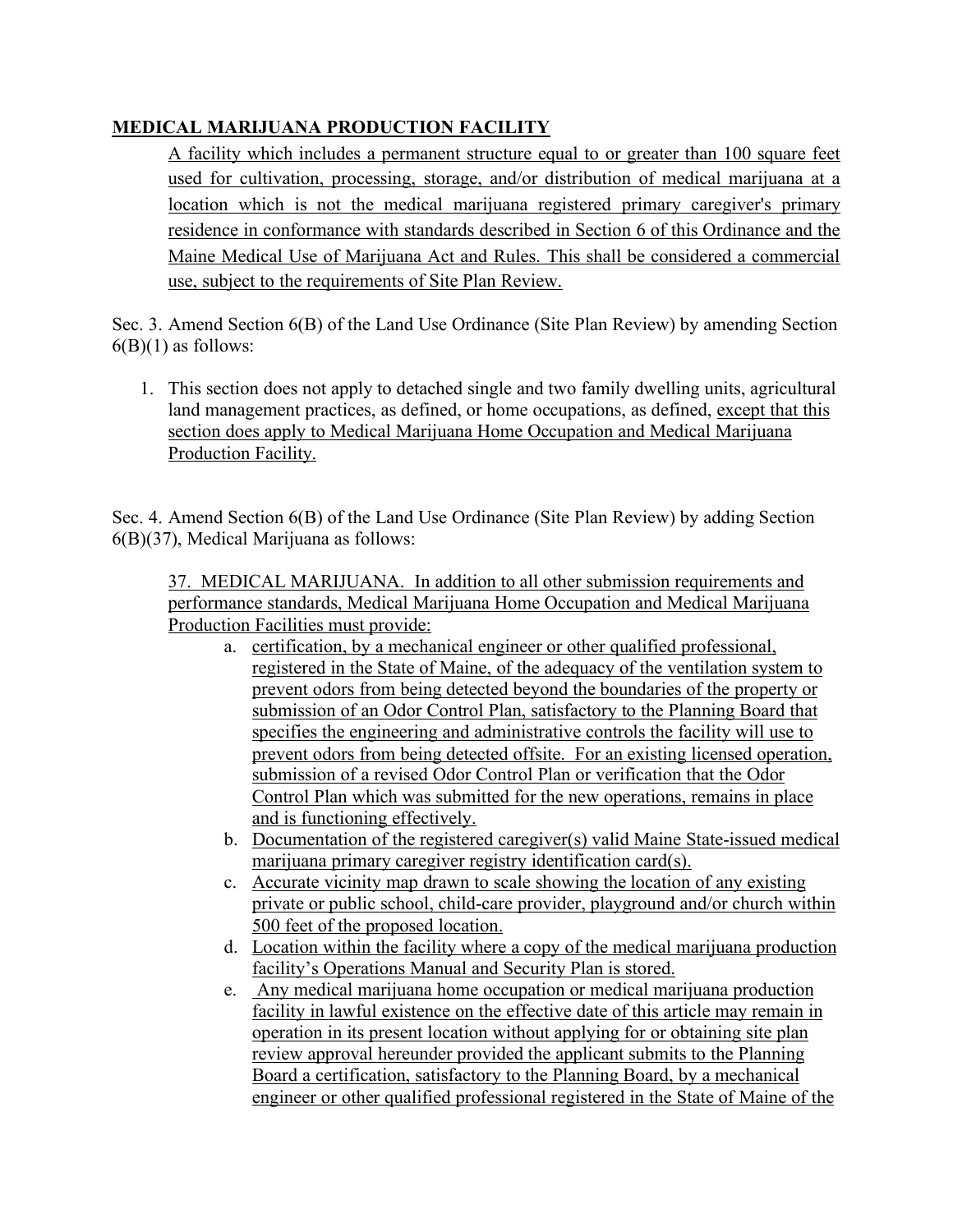adequacy of the ventilation system to prevent odors from being detected beyond the boundaries of the property or an Odor Control Plan, satisfactory to the Planning Board that specifies the engineering and administrative controls the facility will use to prevent odors from being detected offsite. Said certification or Odor Control Plan shall be submitted no later than 90 days following the effective date of this article. In the event a certification or Odor Control Plan satisfactory to the Planning Board is not submitted within 90 days following the effective date of this article, the medical marijuana home occupation or medical marijuana production facility shall not be authorized to operate without obtaining full Site Plan Review approval from the Planning Board pursuant to Section 6 of the Mount Vernon Land Use Ordinance.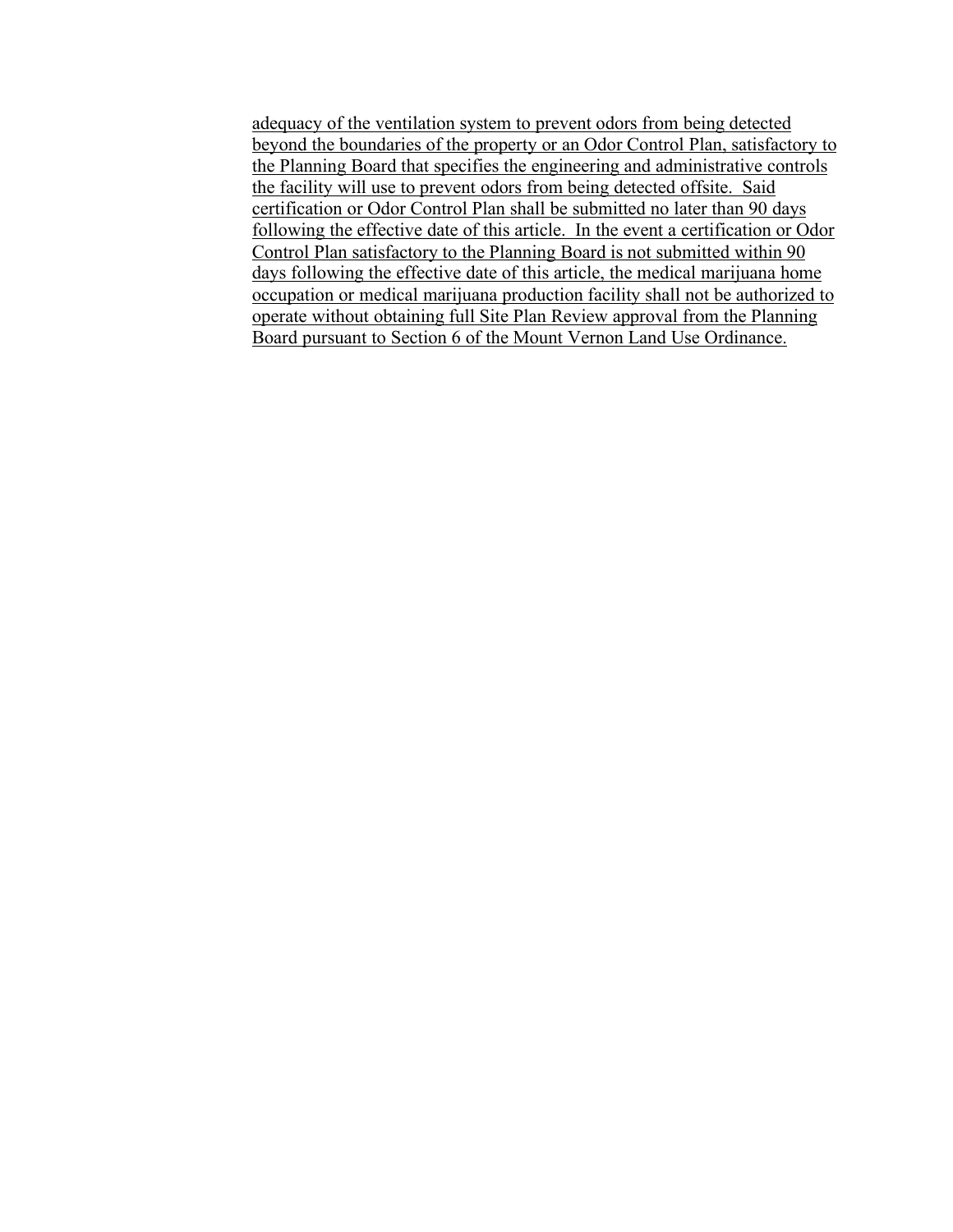## **PROPOSED LAND USE ORDINANCE AMENDMENTS RELATING TO:**

#### **Animal Control Ordinance:**

#### **Amend the second sentence of Section V(B) (Nuisance) the Animal Control Ordinance:**

**B. Noise:** It shall be unlawful for any owner or person having custody of any dog to allow such dog to become a public nuisance by unnecessarily or unreasonably annoying or disturbing the Town peace and quiet by prolonged and repetitive barking, howling, wining or other loud noises, provided that the dog is not being harassed or intruded upon by a person, vehicle or another animal. Upon written or verbal complaint, signed and sworn to by the aggrieved party, the Officer shall investigate. A written warning to the owner from any Officer, Constable, Animal Control Officer, or Selectman that an animal is a public nuisance due to noise shall be prima facie evidence that said animal is known to the owner to be a public nuisance.